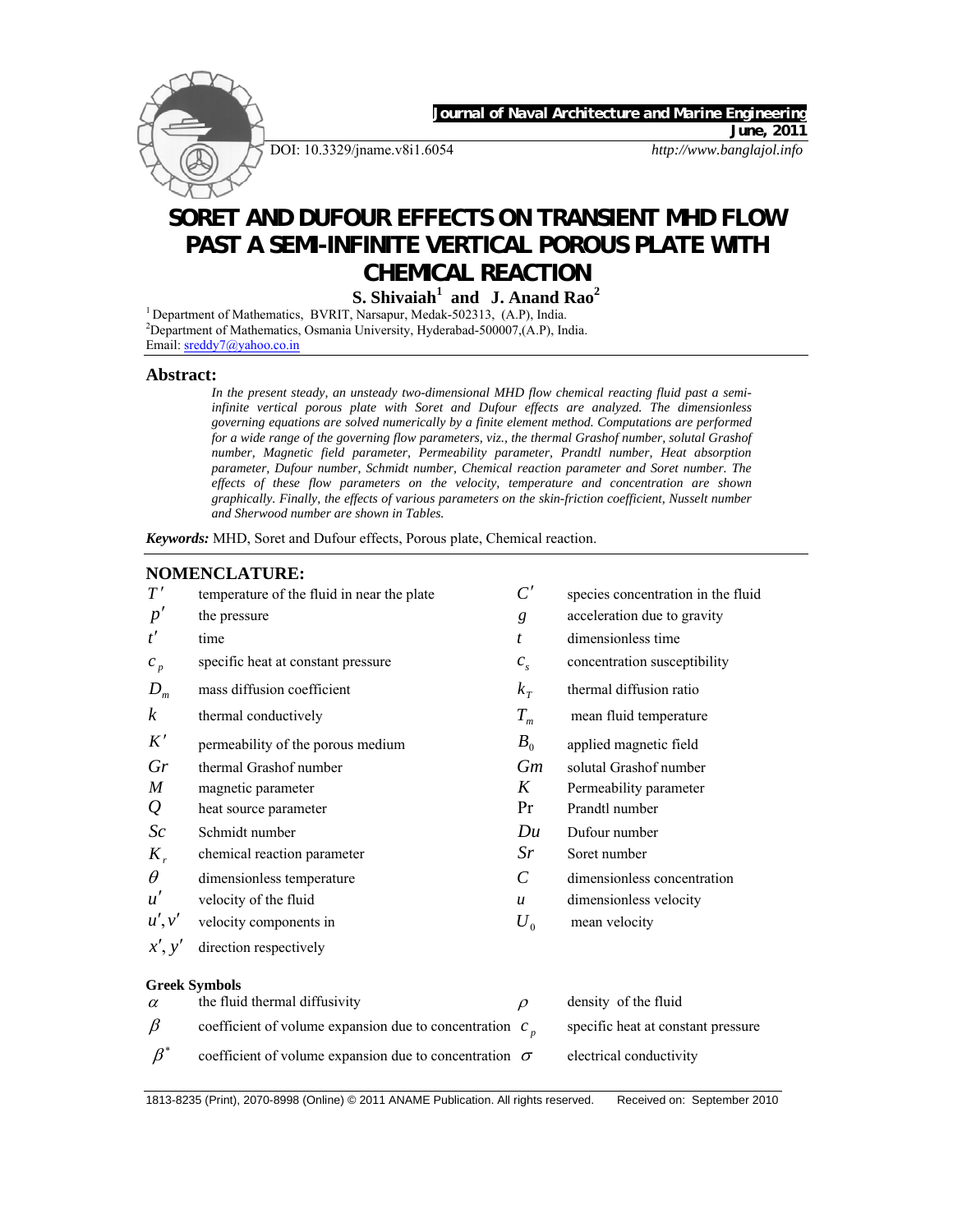|  | <b>Subscripts</b> |  |
|--|-------------------|--|
|--|-------------------|--|

 $\mu$  viscosity of the fluid  $w$  condition at the wall

 $\nu$  kinematic viscosity  $\infty$  free stream conditions

## **1. Introduction**

Combined heat and mass transfer (or double-diffusion) in fluid-saturated porous media finds applications in a variety of engineering processes such as heat exchanger devices, petroleum reservoirs, chemical catalytic reactors and processes, geothermal and geophysical engineering, moisture migration in a fibrous insulation and nuclear waste disposal and others. Double diffusive flow is driven by buoyancy due to temperature and concentration gradients. Combined buoyancy-generated heat and mass transfer, due to temperature and concentration variations, in fluid-saturated porous media, have several important applications in a variety of engineering process including heat exchanger devices, petroleum reservoirs, chemical catalytic reactors, solar energy porous wafer collector systems, ceramic materials, migration of moisture through air contained in fibrous insulations and grain storage installations, and the dispersion of chemical contaminants through water-saturated soil, superconvecting geothermics etc. The vertical free convection boundary layer flow in porous media owing to combined heat and mass transfer has been investigated.

There has been renewed interest in studying magneto hydrodynamic (MHD) flow and heat transfer in porous and non-porous media due to the effect of magnetic field on the boundary layer flow control and on the performance of many systems using electrically conducting fluids. In addition, this type of flow finds applications in many engineering problems such as MHD generators, plasma studies, nuclear reactors, and geothermal energy extractions. Soundalgekar (1973) obtained approximate solutions for the two-dimensional flow of an incompressible, viscous fluid past an infinite vertical porous plate with constant suction normal to the plate. Lai and Kulacki (1991) used the series expansion method to investigate coupled heat and mass transfer by natural convection from vertical surface in a porous medium. Kim (2000) presented an analysis of an unsteady MHD convection flow past a vertical moving plate embedded in a porous medium in the presence of transverse magnetic field. Helmy (1998) studied MHD unsteady free convection flow past a vertical porous plate. Soundalgekar (1977) studied the free convection flow past an impulsively started infinite vertical plate, when it is cooled or heated by free convection currents. Kafoussias et al. (1979) studied the effects of suction on the flow field, in the problem. Nanousis et al. (1980) extended this problem to magnetohydrodynamics.

In all these studies Soret / Dufour effects are assumed to be negligible. Such effects are significant when density differences exist in the flow regime. For example when species are introduced at a surface in fluid domain, with different (lower) density than the surrounding fluid, both Soret and Dufour effects can be significant. Also, when heat and mass transfer occur simultaneously in a moving fluid, the relations between the fluxes and the driving potentials are of more intricate nature. It has been found that an energy flux can be generated not only by temperature gradients but by composition gradients as well. The energy flux caused by a composition gradient is called the Dufour or diffusion-thermo effect. On the other hand, mass fluxes can also be created by temperature gradients and this is called the Soret or thermal-diffusion effect. The thermal-diffusion (Soret) effect, for instance, has been utilized for isotope separation, and in mixture between gases with very light molecular weight (H2, He) and of medium molecular weight (N2, air), the diffusion-thermo (Dufour) effect was found to be of a considerable magnitude such that it cannot be ignored (Eckert and Drake 1972). In view of the importance of this diffusion-thermo effect, Jha and Singh (1990) studied the free-convection and mass transfer flow about an infinite vertical flat plate moving impulsively in its own plane, taking into account the Soret effects. Kafoussias (1992) studied the same problem in the case of MHD flow. Kafoussias and Williams (Kafoussias and Williams 1995) presented the same effects on mixed free-forced convective and mass transfer boundary layer flow with temperature dependent viscosity.

Chamkha and Takhar (2001) are used the blottner difference method to study laminar free convection flow of air past a semi infinite vertical plate in the presence of chemical species concentration and thermal radiation effects. Ibrahim (2008) studied the effects of chemical reaction and radiation absorption on transient hydro magnetic natural convection flow with wall transpiration and heat source.

*Soret and Dufour effects on transient MHD flow past a semi-infinite vertical porous plate with chemical reaction* **38** However, the interaction of Soret and Dufour effects on transient MHD flow in a porous plate with chemical reaction has received a little attention. Hence, the object of the present chapter is to analyze the Soret and Dufour effects on transient MHD flow past a semi-infinite vertical porous plate by taking chemical reaction into account. The governing equations are transformed by using similarity transformation and the resultant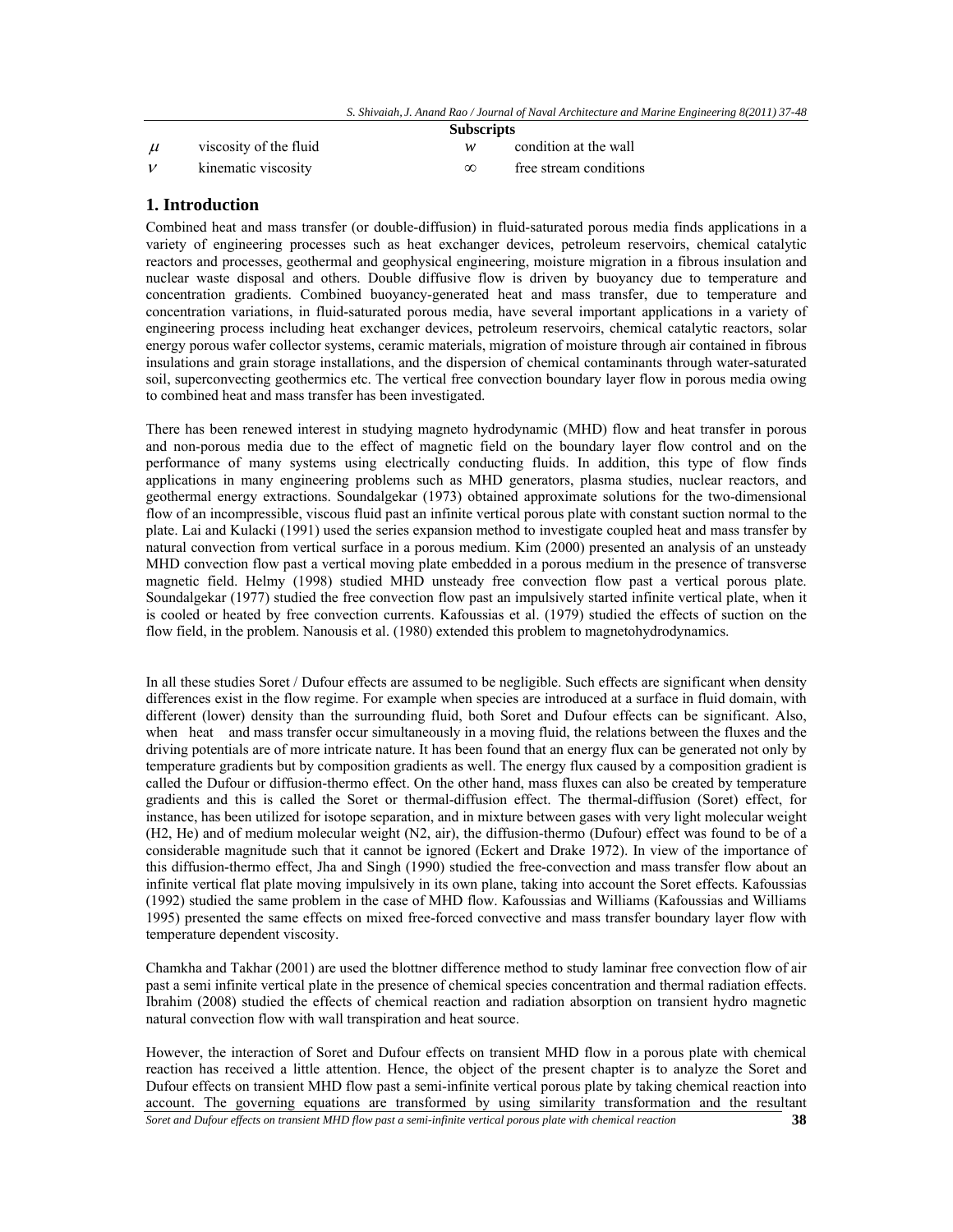dimensionless equations are solved numerically using the finite element method. The effects of various governing parameters on the velocity, temperature, concentration, skin-friction coefficient, Nusselt number and Sherwood number are shown in figures and tables and analyzed in detail.

## **2. Mathematical Formulation of the Problem**

An unsteady two-dimensional hydromagnetic flow of a viscous incompressible, electrically conducting and chemical reacting fluid past a semi-infinite permeable vertical moving plate in a porous medium is considered. The flow is assumed to be in the  $x'$ -direction, which is taken along the semi-infinite plate and  $y'$ -axis normal to it. The physical model and coordinate system of the problem is shown in Fig. A. A uniform magnetic field is applied in the direction perpendicular to the plate. The fluid is assumed to be slightly conducting, and hence the magnetic Reynolds number is much less than unity and the induced magnetic field is negligible in comparison with the applied magnetic field. It is further assumed that there is no applied voltage, so that electric field is absent. It is also assumed that all the fluid properties are constant except that of the influence of the density variation with temperature and concentration in the body force term (Boussinesq's approximation).



Fig. A. Physical model and coordinate system of the problem

Based on above assumptions, the governing equations can be written as:

Continuity equation:

$$
\frac{\partial v'}{\partial y'} = 0 \tag{1}
$$

Momentum equation:

$$
\frac{\partial u'}{\partial t'} + v' \frac{\partial u'}{\partial y'} = -\frac{1}{\rho} \frac{\partial p'}{\partial x'} + v \frac{\partial^2 u'}{\partial y'^2} + g\beta (T' - T'_{\infty}) + g\beta^* (C' - C'_{\infty}) - v \frac{v u'}{K'} - \frac{\sigma B_0^2 u'}{\rho}
$$
(2)

Energy equation:

$$
\frac{\partial T'}{\partial t'} + v' \frac{\partial T'}{\partial y} = \alpha \frac{\partial^2 T'}{\partial y'^2} - \frac{Q_0}{\rho c_p} (T' - T'_\n\infty) + \frac{D_m k_r}{c_s c_p} \frac{\partial^2 C'}{\partial y'^2}
$$
\n(3)

Species equation:

$$
\frac{\partial C'}{\partial t'} + v' \frac{\partial C'}{\partial y'} = D_m \frac{\partial^2 C'}{\partial y'^2} - k'_r C' + \frac{D_m k_r}{T_m} \frac{\partial^2 T'}{\partial y'^2}
$$
(4)

The boundary conditions for the velocity, temperature and concentration fields are: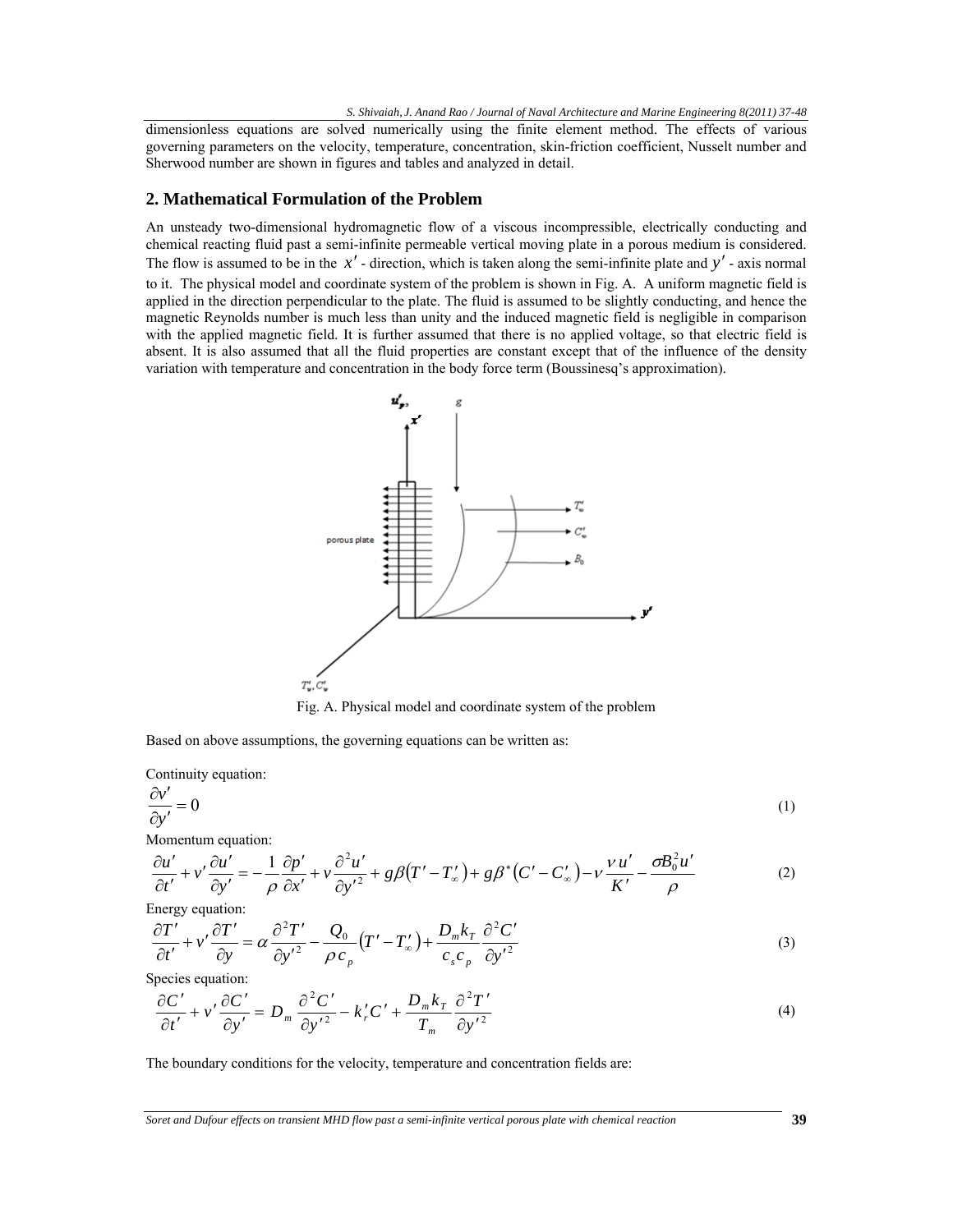$$
u' = u'_p, \quad T' = T'_\infty + \varepsilon (T'_w - T'_\infty) e^{n't'}, \quad C' = C'_\infty + \varepsilon (C'_w - C'_\infty) e^{n't'} \quad \text{at } y' = 0
$$
  

$$
u' = U'_\infty = U_0 \left(1 + \varepsilon e^{n't'}\right), \quad T' \to T'_\infty, \quad C' \to C'_\infty \quad \text{as } y' \to \infty
$$
 (5)

Where  $u'_p$  is the plate velocity,  $T'_w$  and  $C_w$  are the wall dimensional temperature and concentration respectively,  $T'_{\infty}$  and  $C'_{\infty}$  are the free stream dimensional temperature and concentration respectively,  $U'_{\infty}$  the free stream velocity,  $U_0$  and  $n'$  -the constant.

From the equation (1), it is clear that suction velocity normal to the plate is either a constant or function of time. Hence, it is assumed in the form

$$
v' = -V_0 \left(1 + \varepsilon A e^{n'r}\right) \tag{6}
$$

Where A is a real positive constant,  $\varepsilon$  and  $\varepsilon$ A are small values less than unity and  $V_0$  is scale of suction velocity which is non zero positive constant. Outside boundary layer, equation (2) gives

$$
-\frac{1}{\rho}\frac{\partial p'}{\partial x'} = \frac{dU'_{\infty}}{dt'} + \frac{VU'_{\infty}}{K'} + \frac{\sigma B'_{0}U'_{\infty}}{\rho}
$$
\n<sup>(7)</sup>

In order to write the governing equations and the boundary conditions in dimensionless form, the following nondimensional quantities are introduced.

$$
u = \frac{u'}{U_0}, \ v = \frac{v'}{V_0}, \ Y = \frac{V_0 y'}{v}, \ u_p = \frac{u'_p}{U_0}, \ U_\infty = \frac{U'_\infty}{U_0}, \ n = \frac{n'v}{V_0^2}, \ t = \frac{t'V_0^2}{v}, \ \theta = \frac{T'-T'_\infty}{T'_w-T'_\infty}, \ C = \frac{C'-C'_\infty}{C'_w-C'_\infty}, \ K = \frac{K'V_0^2}{v^2}, \ \ Pr = \frac{v\rho C_p}{k} = \frac{v}{\alpha}, \ \ Sc = \frac{v}{D}, \ M = \frac{\sigma B_0^2 v}{\rho V_0^2}, \ \ Q = \frac{Q_0 v}{\rho c_p V_0^2}, \ \ Du = \frac{D_m k_T (C'_w - C'_\infty)}{c_s c_p (T'_w - T'_\infty)}, \ \ Gr = \frac{v\beta g (T'_w - T'_\infty)}{U_0 V_0^2}, \ \ G_r = \frac{v\beta g (C'_w - C'_\infty)}{U_0 V_0^2}, \ \ K_r = \frac{k'_r v}{V_0^2}, \ \ Sr = \frac{D_m k_T (T'_w - T'_\infty)}{v T_m (C'_w - C'_\infty)} \tag{8}
$$

In view of Equations (5), (6), (7) and (8), Equations (2), (3) and (4) reduce to the following dimensionless form.

$$
\frac{\partial u}{\partial t} - (1 + \varepsilon A e^{nt}) \frac{\partial u}{\partial Y} = \frac{dU_{\infty}}{dt} + \frac{\partial^2 u}{\partial Y^2} + Gr\theta + GmC + M_I(U_{\infty} - u)
$$
\n(9)

$$
\frac{\partial \theta}{\partial t} - (1 + \varepsilon A e^{nt}) \frac{\partial \theta}{\partial Y} = \frac{1}{\text{Pr}} \frac{\partial^2 \theta}{\partial Y^2} - Q\theta + Du \frac{\partial^2 C}{\partial Y^2}
$$
(10)

$$
\frac{\partial C}{\partial t} - (1 + \varepsilon A e^{nt}) \frac{\partial C}{\partial Y} = \frac{1}{Sc} \frac{\partial^2 C}{\partial Y^2} - K_r C + Sr \frac{\partial^2 \theta}{\partial Y^2}
$$
(11)

Where  $M_{i} = \left(M + \frac{1}{K}\right)$  $M_{I} = \left(M + \frac{I}{K}\right)$ 

The corresponding boundary conditions are:

$$
u = u_p, \quad \theta = 1 + \varepsilon e^{nt}, \quad C = 1 + \varepsilon e^{nt} \qquad \text{at } Y = 0
$$
  

$$
u \to U_{\infty} = 1 + \varepsilon e^{nt}, \quad \theta \to 0, \quad C \to 0 \qquad \text{as } Y \to \infty
$$
 (12)

*Soret and Dufour effects on transient MHD flow past a semi-infinite vertical porous plate with chemical reaction* **40**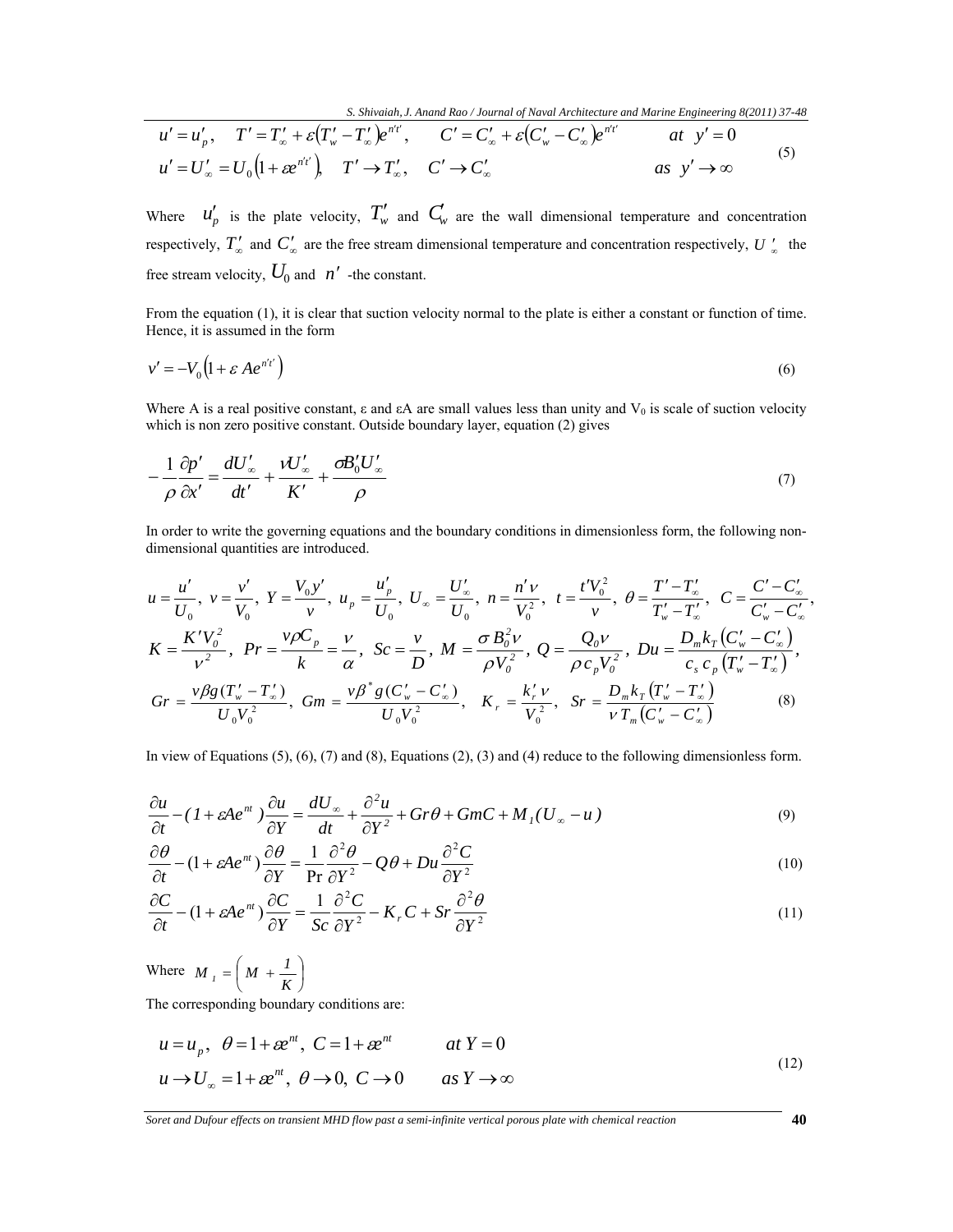# **3. Method of solution**

The Galerkin expansion for the differential equation (9) becomes

$$
\int_{y_j}^{y_k} N^{(e)^T} \left[ \frac{\partial^2 u^{(e)}}{\partial y^2} + P \frac{\partial u^{(e)}}{\partial y} - \frac{\partial u^{(e)}}{\partial t} - M_1 u^{(e)} + R \right] dy = 0 \tag{13}
$$

Where

$$
P=1+A\epsilon e^{nt}, \quad R=n\epsilon e^{nt}+Gr\theta+GmC+M_1U_{\infty}
$$

Let the linear piecewise approximation solution

$$
u^{(e)} = N_j(y)u_j(t) + N_k(y)u_k(t) = N_ju_j + N_ku_k
$$

Where 
$$
N_j = \frac{y_k - y}{y_k - y_j}, N_k = \frac{y - y_j}{y_k - y_j}
$$
  

$$
N^{(e)^T} = [N_j \quad N_k]^T = \begin{bmatrix} N_j \\ N_k \end{bmatrix}
$$

$$
N^{(e)^{T}} \frac{\partial u^{(e)}}{\partial y}\bigg|_{y_{j}}^{y_{k}} - \int_{y_{j}}^{y_{k}} \left\{\frac{\partial N^{(e)^{T}}}{\partial y} \frac{\partial u^{(e)}}{\partial y} - N^{(e)^{T}} \left(P \frac{\partial u^{(e)}}{\partial y} + \frac{\partial u^{(e)}}{\partial t} + M_{1} u^{(e)} - R\right)\right\} dy = 0
$$
\n(14)

Neglecting the first term in equation (14) we gets

$$
\int_{y_j}^{y_k} \left\{ \frac{\partial N^{(e)^T}}{\partial y} \frac{\partial u^{(e)}}{\partial y} - N^{(e)^T} \left( P \frac{\partial u^{(e)}}{\partial y} - \frac{\partial u^{(e)}}{\partial t} - M_1 u^{(e)} + R \right) \right\} dy = 0
$$
\n
$$
\frac{1}{l^{(e)}} \left[ \begin{array}{cc} 1 & -1 \\ -1 & 1 \end{array} \right] \left[ \begin{array}{c} u_j \\ u_k \end{array} \right] - \frac{P}{2} \left[ \begin{array}{cc} -1 & 1 \\ -1 & 1 \end{array} \right] \left[ \begin{array}{c} u_j \\ u_k \end{array} \right] + \frac{l^{(e)}}{6} \left[ \begin{array}{cc} 2 & 1 \\ 1 & 2 \end{array} \right] \left[ \begin{array}{c} u_j \\ u_k \end{array} \right] + \frac{M_l l^{(e)}}{6} \left[ \begin{array}{cc} 2 & 1 \\ 1 & 2 \end{array} \right] \left[ \begin{array}{c} u_j \\ u_k \end{array} \right] = R \frac{l^{(e)}}{2} \left[ \begin{array}{c} 1 \\ 1 \end{array} \right]
$$

Where  $l^{(e)} = y_k - y_j = h$  and dot denotes the differentiation with respect to *t*. We write the element equations for the elements  $y_{i-1} \le y \le y_i$  and  $y_i \le y \le y_{i+1}$  assemble three element equations, we obtain

$$
\frac{1}{l^{(e)^2}} \begin{bmatrix} 1 & -1 & 0 \\ -1 & 2 & -1 \\ 0 & -1 & 1 \end{bmatrix} \begin{bmatrix} u_{i-1} \\ u_i \\ u_{i+1} \end{bmatrix} - \frac{P}{2l^{(e)}} \begin{bmatrix} -1 & 1 & 0 \\ -1 & 0 & 1 \\ 0 & -1 & 1 \end{bmatrix} \begin{bmatrix} u_{i-1} \\ u_i \\ u_{i+1} \end{bmatrix} + \frac{1}{6} \begin{bmatrix} 2 & 1 & 0 \\ 1 & 4 & 1 \\ 0 & 1 & 2 \end{bmatrix} \begin{bmatrix} u_{i-1} \\ u_i \\ u_{i+1} \end{bmatrix} + \frac{M_1}{6} \begin{bmatrix} 2 & 1 & 0 \\ 1 & 4 & 1 \\ 0 & 1 & 2 \end{bmatrix} \begin{bmatrix} u_{i-1} \\ u_i \\ u_{i+1} \end{bmatrix} = \frac{R}{2} \begin{bmatrix} 1 \\ 2 \\ 1 \end{bmatrix} (15)
$$

Now put row corresponding to the node *i* to zero, from Equation (15) the difference schemes is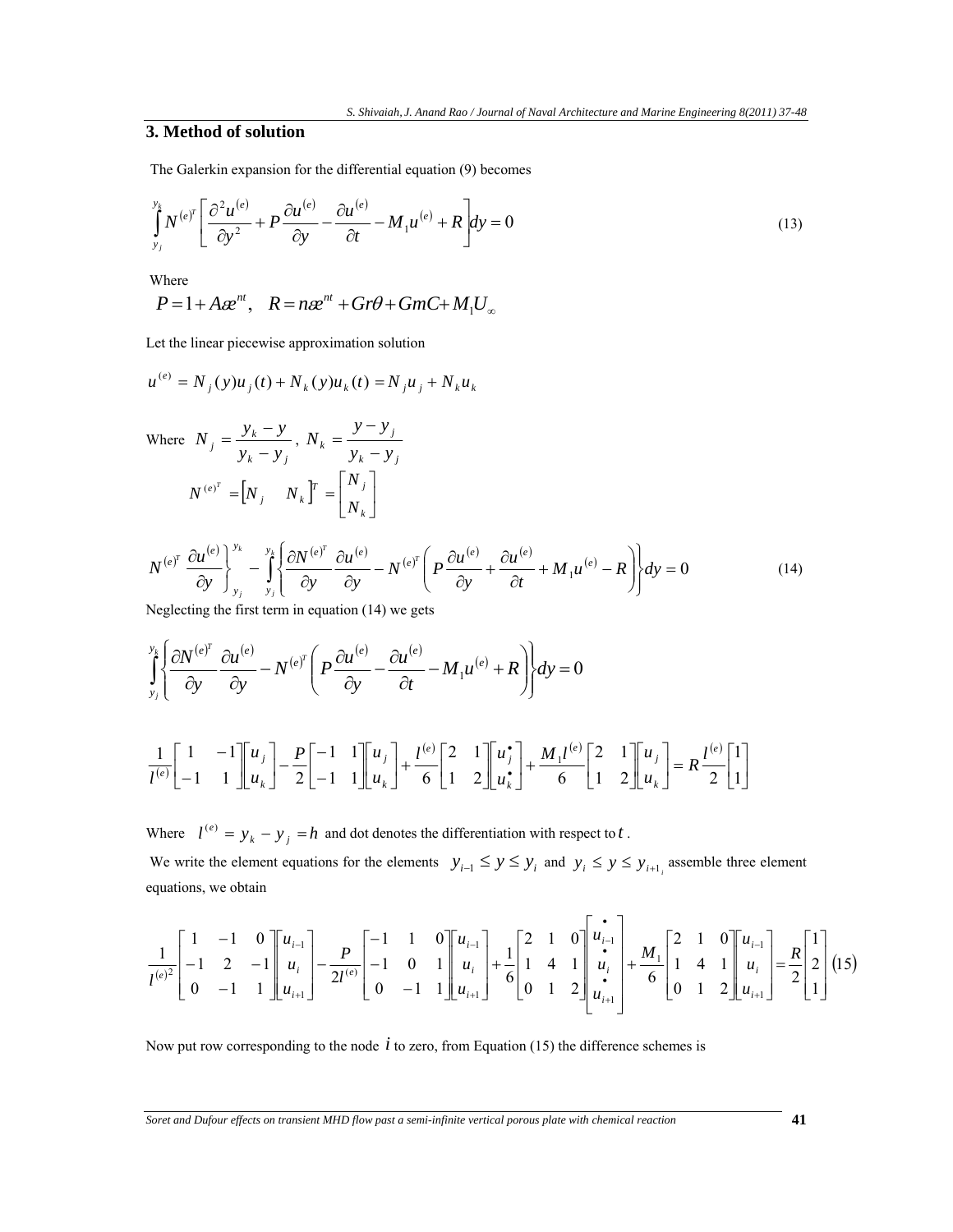$$
\frac{1}{l^{(e)^2}}\Big[-u_{i-1}+2u_i-u_{i+1}\Big]-\frac{P}{2l^{(e)}}\Big[-u_{i-1}+u_{i+1}\Big]+\frac{1}{6}\Big[\mathbf{u}_{i-1}+\mathbf{u}_{i}+\mathbf{u}_{i+1}\Big]+\frac{M_1}{6}\Big[u_{i-1}+4u_i+u_{i+1}\Big]=R
$$

Applying Crank-Nicholson method to the above equation then we gets

$$
A_{1}u_{i-1}^{j+1} + A_{2}u_{i}^{j+1} + A_{3}u_{i+1}^{j+1} = A_{4}u_{i-1}^{j} + A_{5}u_{i}^{j} + A_{6}u_{i+1}^{j} + R^{*}
$$
\n(16)

Where

$$
A_1 = 2 - 6r + 3Phr + M_1k, \t A_2 = 8 + 12r + 4M_1k,
$$
  
\n
$$
A_3 = 2 - 6r - 3Phr + M_1k, \t A_4 = 2 + 6r - 3Phr - M_1k,
$$
  
\n
$$
A_5 = 8 - 12r - 4M_1k, \t A_6 = 2 + 6r + 3Phr - M_1k
$$
  
\n
$$
R^* = 12(Gr)k\theta_i^j + 12(Gm)k\phi_i^j + 12kM_1U_{\infty} + 12kn\epsilon e^{nt};
$$

Applying similar procedure to equation (12) and (13) then we gets

$$
B_1 \theta_{i-1}^{j+1} + B_2 \theta_i^{j+1} + B_3 \theta_{i+1}^{j+1} = B_4 \theta_{i-1}^j + B_5 \theta_i^j + B_6 \theta_{i+1}^j + R^{**}
$$
\n(17)

$$
C_1 C_{i-1}^{j+1} + C_2 C_i^{j+1} + C_3 C_{i+1}^{j+1} = C_4 C_{i-1}^j + C_5 C_i^j + C_6 C_{i+1}^j + R^{***}
$$
\n(18)

Where

$$
B_1 = 2 \Pr - 6r + 3 \Pr Phr + \Pr Qk, \qquad B_2 = 8 \Pr + 12r + 4 \Pr Qk, \n B_3 = 2 \Pr - 6r - 3 \Pr Phr + \Pr Qk, \qquad B_4 = 2 \Pr + 6r - 3 \Pr Phr - \Pr Qk, \n B_5 = 8 \Pr - 12r - 4 \Pr Qk, \qquad B_6 = 2 \Pr + 6r + 3 \Pr Phr - \Pr Qk
$$

$$
R^{**} = 12r \Pr Du(C[i-1] - 2C[i] + C[i+1])
$$
  
\n
$$
C_1 = 2Sc - 6r + 3PScrh + ScK_r k, \qquad C_2 = 8Sc + 12r + 4ScK_r k,
$$
  
\n
$$
C_3 = 2Sc - 6r - 3PScrh + ScK_r k, \qquad C_4 = 2Sc + 6r - 3PScrh - ScK_r k,
$$
  
\n
$$
C_5 = 8Sc - 12r - 4ScK_r k, \qquad C_6 = 2Sc + 6r + 3PScrh - ScK_r k
$$
  
\n
$$
R^{***} = 12rScSr \ (\theta[i-1] - 2\theta[i] + \theta[i+1])
$$

Here  $r = \frac{R}{h^2}$  $r = \frac{k}{n^2}$  and *h*,*k* are the mesh sizes along *y* − direction and time *t* − direction respectively. Index *i* refers to the space and *j* refers to the time. In Equations (16)-(18), taking  $i = 1(1)n$  and using initial and boundary conditions (12), the following system of equations are obtained: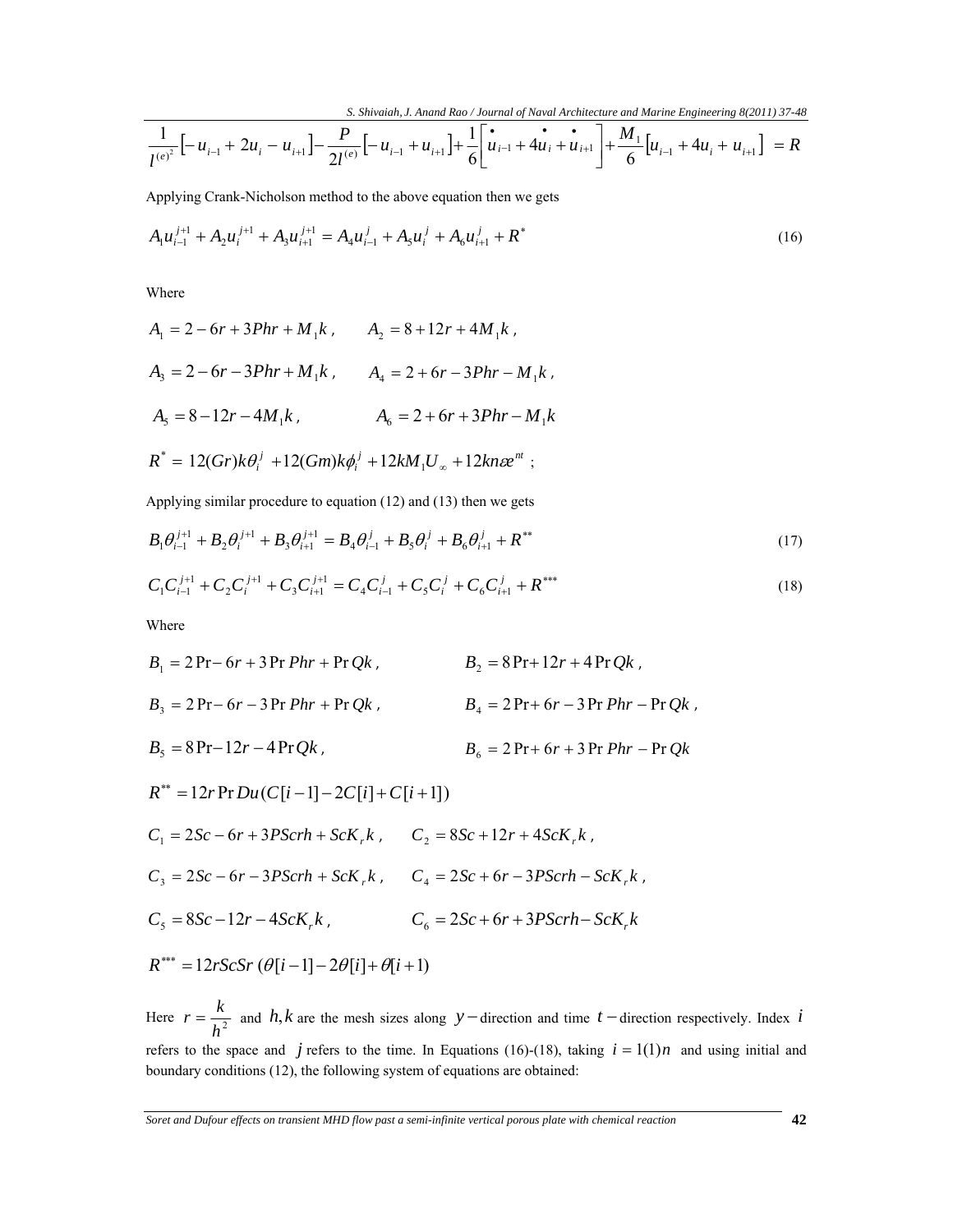$$
A_i X_i = B_i \tag{19}
$$

Where  $A_i$  's are matrices of order *n* and  $X_i$ ,  $B_i$  's column matrices having *n* − components. The solutions of above system of equations are obtained by using Thomas algorithm for velocity, temperature and concentration. Also, numerical solutions for these equations are obtained by C-program. In order to prove the convergence and stability of finite element method, the same C-program was run with slightly changed values of *h* and *k* and no significant change was observed in the values of  $u, \theta$  and C. Hence, the finite element method is stable and convergent.

The skin-friction, Nusselt number and Sherwood number are important physical parameters for this type of boundary layer flow.

The skin-friction at the plate, which in the non-dimensional form is given by

$$
C_f = \frac{\tau_w'}{\rho \ U_0 V_0} = \left(\frac{\partial u}{\partial Y}\right)_{Y=0}
$$
\n(20)

The rate of heat transfer coefficient, which in the non-dimensional form in terms of the Nusselt number is given by

$$
Nu = -x \frac{\left(\frac{\partial T'}{\partial y'}\right)_{y'=0}}{T_w' - T_w'} \Rightarrow Nu \text{ Re}_x^{-1} = -\left(\frac{\partial \theta}{\partial Y}\right)_{Y=0}
$$
\n(21)

The rate of mass transfer coefficient, which in the non-dimensional form in terms of the Sherwood number, is given by

$$
Sh = -x \frac{\left(\frac{\partial C'}{\partial y'}\right)_{y'=0}}{C'_w - C'_\infty} \Rightarrow Sh \, \text{Re}_x^{-1} = -\left(\frac{\partial C}{\partial Y}\right)_{Y=0} \tag{22}
$$

Where  $\text{Re}_x = \frac{v}{v}$  $V_0 x$  $Re<sub>x</sub> = \frac{v_0 \lambda}{2}$  is the local Reynolds number.

### **4. Results and Discussion**

As a result of the numerical calculations, the dimensionless velocity, temperature and concentration distributions for the flow under consideration are obtained and their behaviour have been discussed for variations in the governing parameters viz., the thermal Grashof number *Gr*, solutal Grashof number *Gm* , magnetic field parameter  $M$ , permeability parameter  $K$ , Prandtl number  $Pr$ , heat absorption parameter  $Q$ , Dufour number *Du*, Schmidt number *Sc*, Soret number *Sr* and chemical reaction parameter  $K_r$ . Here we fixed  $\varepsilon = 0.1$ ,  $n = 0.1$ ,  $t = 1.0$ ,  $A = 0.5$ .

The influence of the thermal Grashof number on the velocity is presented in Fig 1. The thermal Grashof number signifies the relative effect of the thermal buoyancy force to the viscous hydrodynamic force in the boundary layer. As expected, it is observed that there is a rise in the velocity due to the enhancement of thermal buoyancy force. Here, the positive values of *Gr* correspond to cooling of the plate. Also, as *Gr* increases, the peak values of the velocity increases rapidly near the porous plate and then decays smoothly to the free stream velocity.

Fig 2 presents typical velocity profiles in the boundary layer for various values of the solutal Grashof number *Gm* , while all other parameters are kept at some fixed values. The solutal Grashof number *Gm* defines the ratio of the species buoyancy force to the viscous hydrodynamic force. As expected, the fluid velocity increases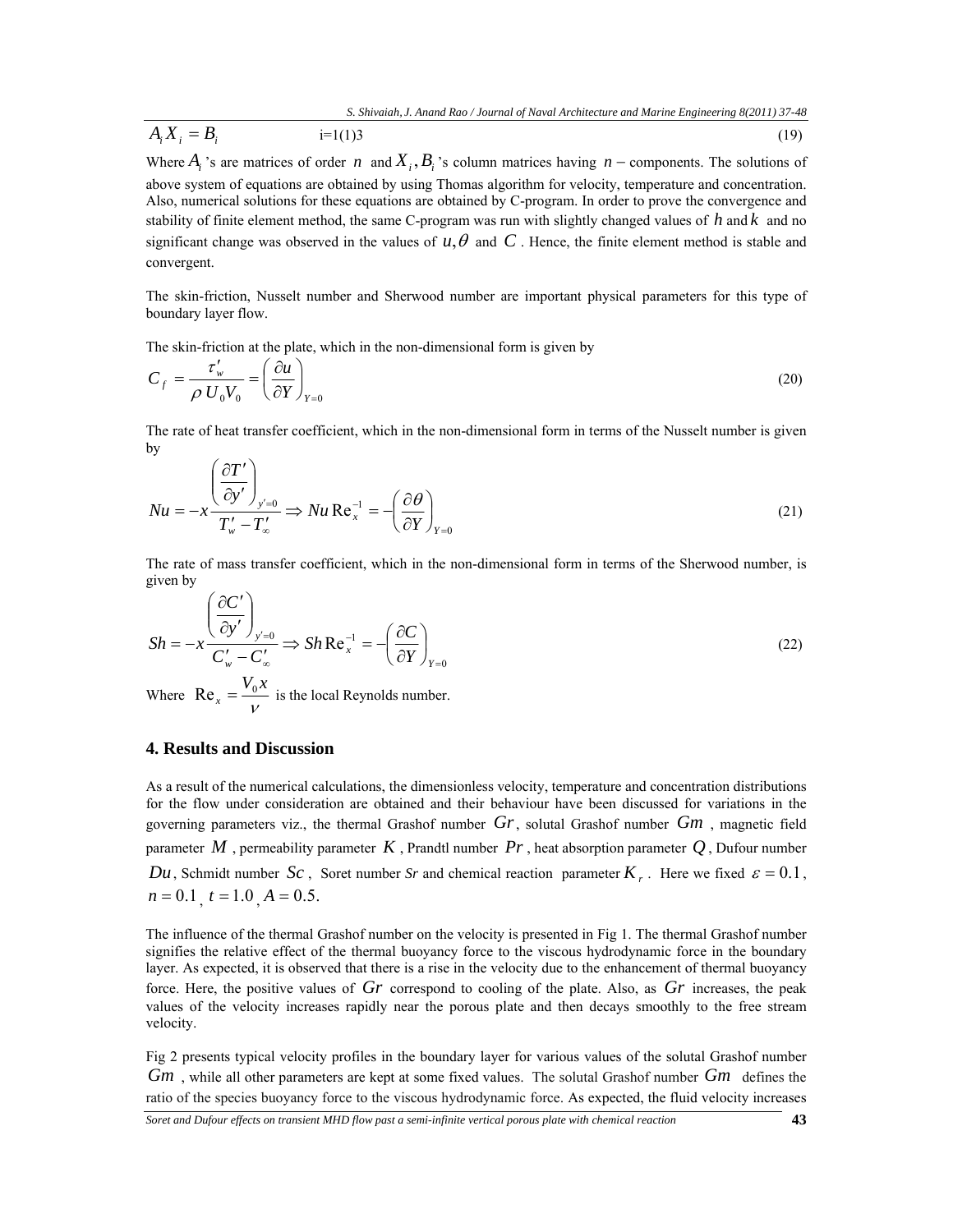and the peak value is more distinctive due to increase in the species buoyancy force. The velocity distribution attains a distinctive maximum value in the vicinity of the plate and then decreases properly to approach the free stream value.



Fig. 1: Velocity profiles for different values of Gr Fig. 2: Velocity profiles for different values of Gm

For various values of the magnetic parameter  $M$ , the velocity profiles are plotted in Fig 3. It can be seen that as *M* increases, the velocity decreases. This result qualitatively agrees with the expectations, since the magnetic field exerts a retarding force on the flow.





The effect of the permeability parameter  $K$  on the velocity field is shown in Fig 4. An increase the resistance of the porous medium which will tend to decelerate the flow and reduce the velocity. This behavior is evident from Fig 4.

 Figs 5(a) and 5(b) illustrate the velocity and temperature profiles for different values of the Prandtl number *Pr* . The Prandtl number defines the ratio of momentum diffusivity to thermal diffusivity. The numerical results show that the effect of increasing values of Prandtl number results in a decreasing velocity (Fig 5 (a)). From Fig 5 (b), it is observed that an increase in the Prandtl number results a decrease of the thermal boundary layer thickness and in general lower average temperature within the boundary layer. The reason is that smaller values of *Pr* are equivalent to increasing the thermal conductivities, and therefore heat is able to diffuse away from the heated plate more rapidly than for higher values of *Pr* . Hence in the case of smaller Prandtl numbers as the boundary layer is thicker and the rate of heat transfer is reduced.

Figs 6(a) and 6(b) illustrate the velocity and temperature profiles for different values of heat absorption parameter  $Q$ , the numerical results show that the effect of increasing values of heat absorption parameter result in a decreasing velocity and temperature.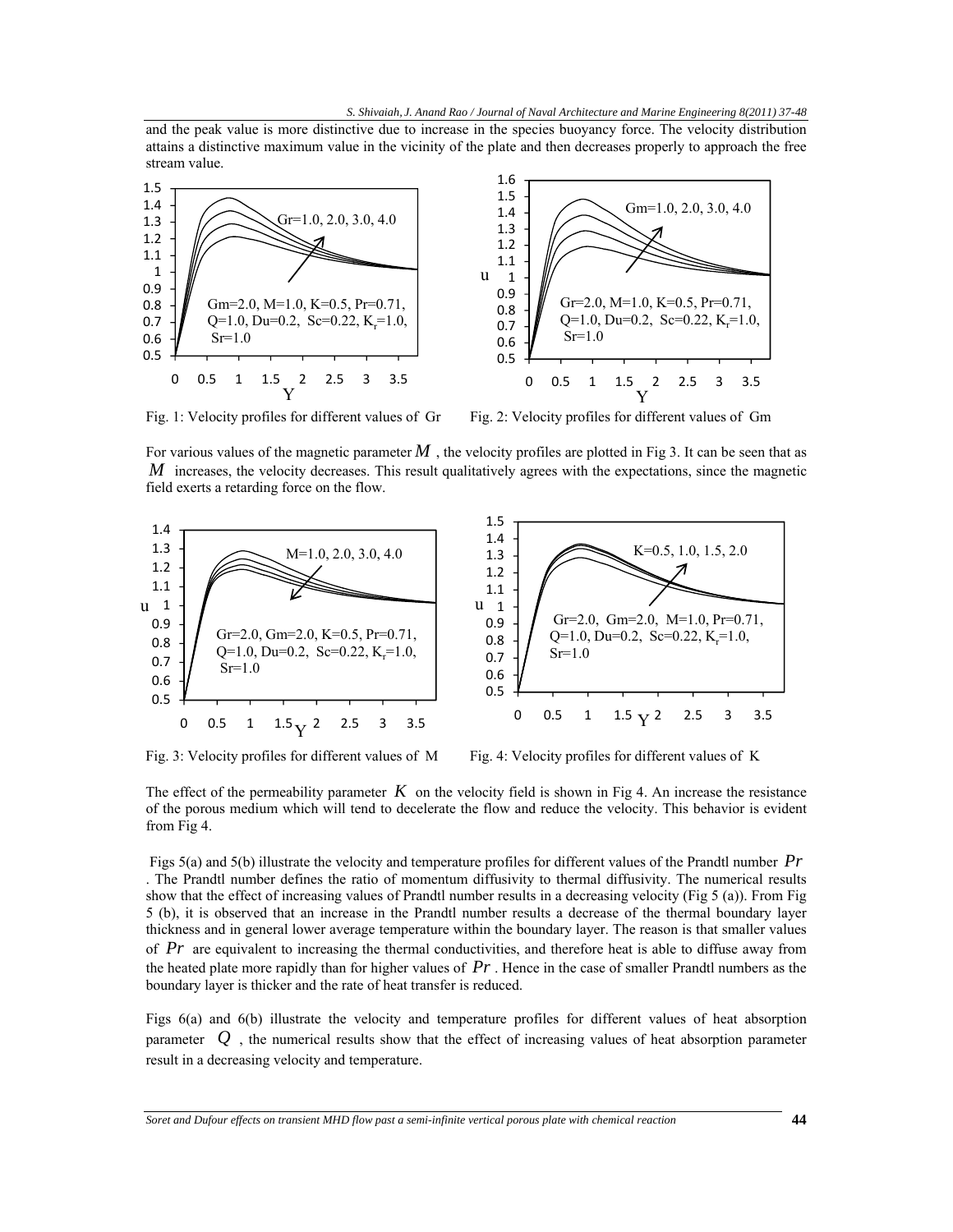



Fig.5(a): Velocity profiles for different values of Pr Fig.5(b) 2: Temperature profiles for different values of Pr



Fig.  $6(a)$ : Velocity profiles for different values of Q Fig. $6(b)$ : Temperature profiles for different values of Q For different values of the Dufour number  $Du$ , the velocity and temperature profiles are plotted in Figs 7(a) and 7(b) respectively. The Dufour number  $Du$  signifies the contribution of the concentration gradients to the thermal energy flux in the flow. It is found that an increase in the Dufour number causes a rise in the velocity and temperature throughout the boundary layer. For, the temperature profiles decay smoothly from the plate to the free stream value. However for, a distinct velocity overshoot exists near the plate, and thereafter the profile falls to zero at the edge of the boundary layer.



Fig.7(a): Velocity profiles for different values of Du Fig.7(b): Temperature profiles for different values of Du

The influence of the Schmidt number *Sc* on the velocity and concentration profiles are plotted in Figs 8(a) and 8(b) respectively. The Schmidt number embodies the ratio of the momentum to the mass diffusivity. The Schmidt number therefore quantifies the relative effectiveness of momentum and mass transport by diffusion in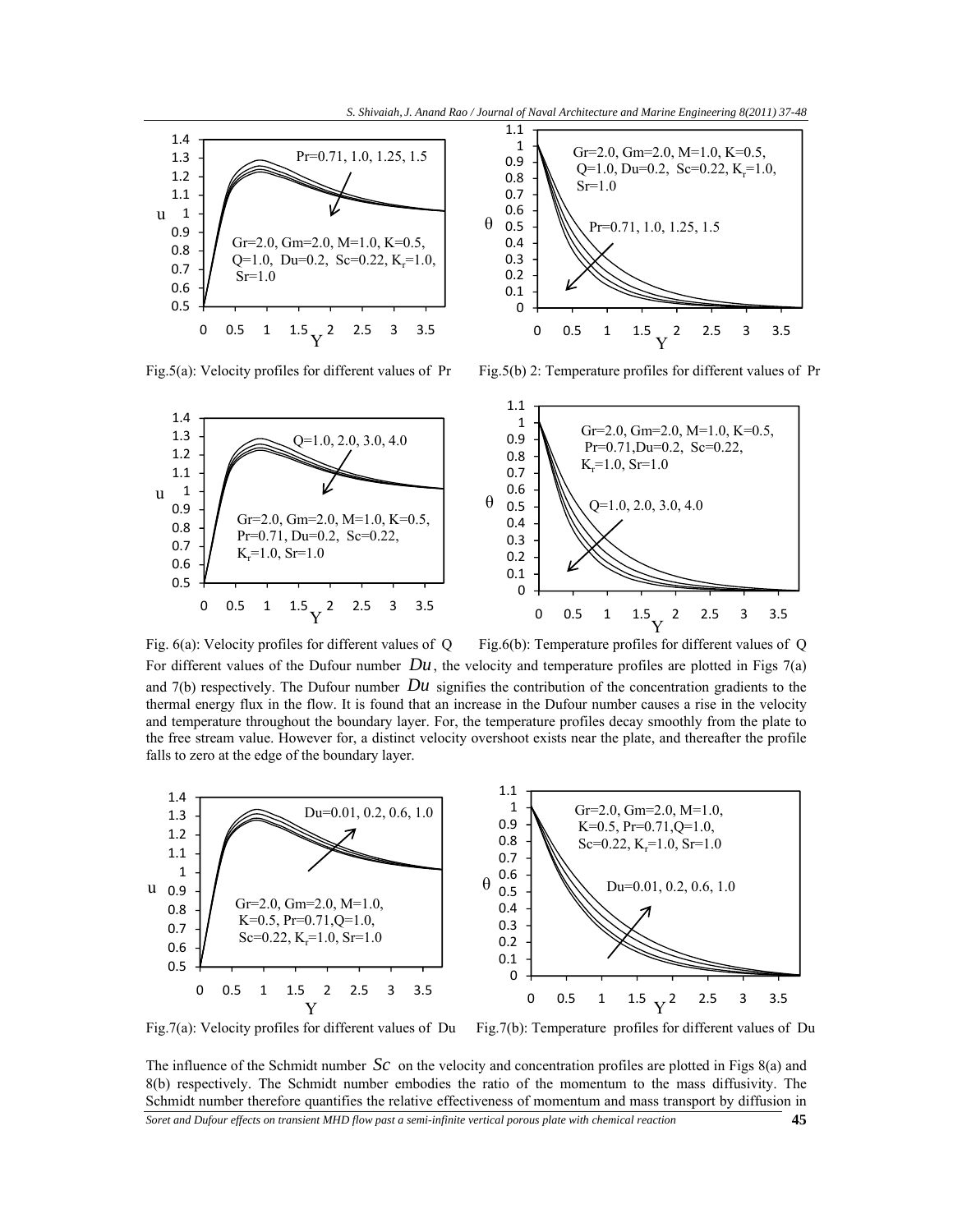the hydrodynamic (velocity) and concentration (species) boundary layers. As the Schmidt number increases the concentration decreases. This causes the concentration buoyancy effects to decrease yielding a reduction in the fluid velocity. The reductions in the velocity and concentration profiles are accompanied by simultaneous reductions in the velocity and concentration boundary layers. These behaviors are clear from Figs 8(a) and 8(b).



Fig.8(a): Velocity profiles for different values of Sc Fig.8(b): Concentration profiles for different values of Sc

Figs 9(a) and 9(b) depict the velocity and concentration profiles for different values of the Soret number *Sr* . The Soret number *Sr* defines the effect of the temperature gradients inducing significant mass diffusion effects. It is noticed that an increase in the Soret number *Sr* results in an increase in the velocity and concentration within the boundary layer.



Fig.9(a): Velocity profiles for different values of Sr Fig.9(b): Concentration profiles for different values of Sr

Figs 10(a) and 10(b) illustrates the behavior velocity and concentration for different values of chemical reaction parameter  $K<sub>r</sub>$ . It is observed that an increase in leads to a decrease in both the values of velocity and concentration. A distinct velocity escalation occurs near the wall after which profiles decay smoothly to the stationary value in free stream. Chemical reaction therefore boosts momentum transfer i.e. accelerates the flow.

The effects of various governing parameters on the skin-friction coefficient, Nusselt number and the Sherwood number are shown in Tables 1 to 3. From Table 1, it is observed that as *Gr* or *Gm* or *K* increases, the skinfriction coefficient increases, where as the skin-friction coefficient decreases as M increases. From Table 2, it is noticed that as Pr or  $Q$  increases, the skin-friction coefficient decreases while the Nusselt number increases and *Du* increases, the skin-friction coefficient increases while the Nusselt number decreases. From Table 3, it is found that as  $Sc$  or  $K<sub>r</sub>$  increases, the skin-friction coefficient decreases while the Sherwood number increases and *Sr* increases, the skin-friction coefficient increases while the Sherwood number decreases.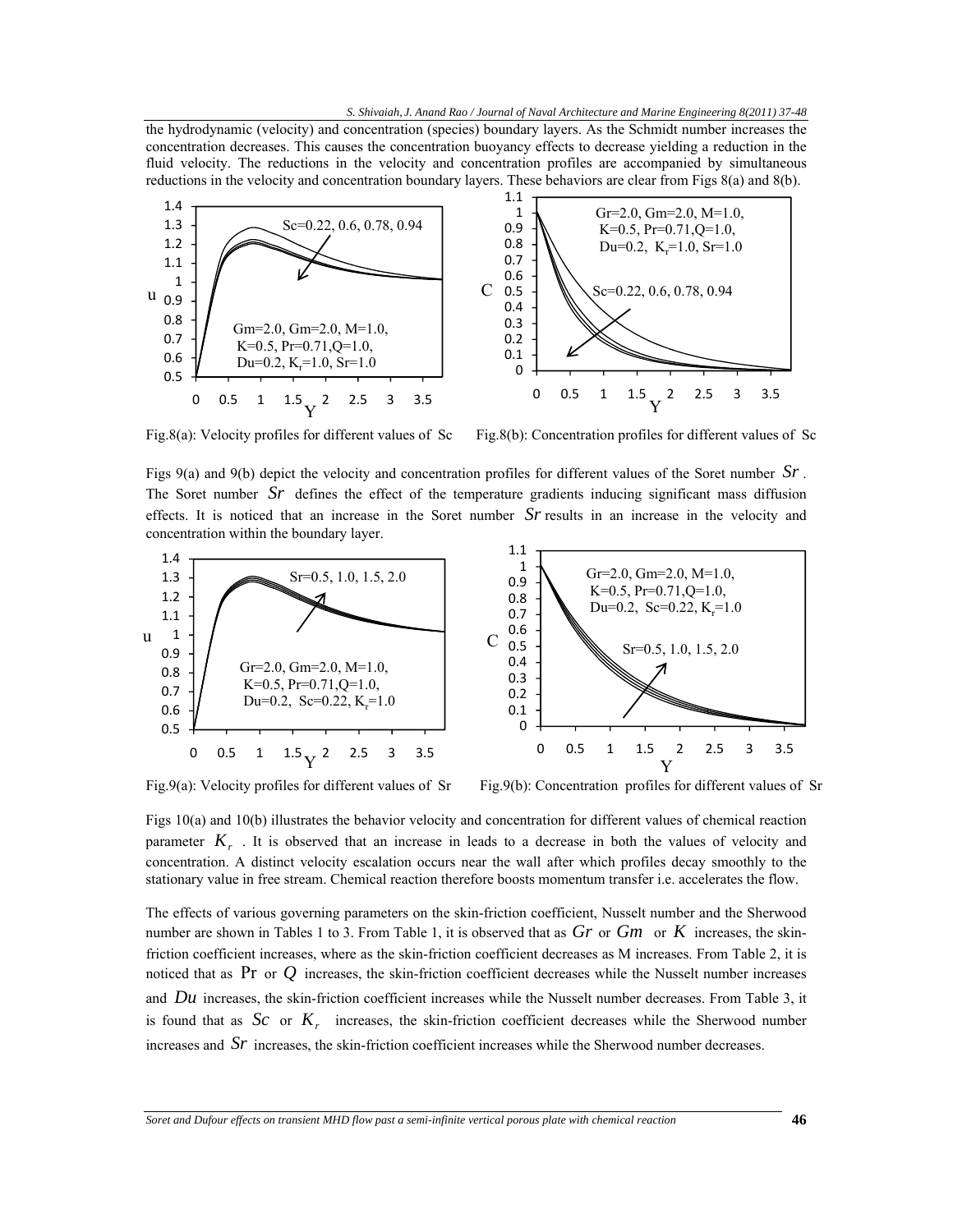

Fig.10(a) 1: Velocity profiles for different values of  $K_r$  Fig.10(b): Concentration profiles for different values of  $K_r$ 

|  | <b>Table 1:</b> Effect of $Gr$ , $Gm$ , $M$ and $K$ on $C_f$ |  |  |  |  |  |  |  |  |
|--|--------------------------------------------------------------|--|--|--|--|--|--|--|--|
|--|--------------------------------------------------------------|--|--|--|--|--|--|--|--|

| Gr  | Gm  | /VI |     |        |
|-----|-----|-----|-----|--------|
| 2.0 | 2.0 | 1.0 | 0.5 | 2.4723 |
| 4.0 | 2.0 | 1.0 | 0.5 | 3.1437 |
| 2.0 | 4.0 | 1.0 | 0.5 | 3.2259 |
| 2.0 | 2.0 | 2.0 | 0.5 | 2.4326 |
| 2.0 | 2.0 | 1.0 | 1.0 | 2.5333 |
|     |     |     |     |        |

 $(Pr = 0.71, Q = 1.0, Du = 0.2, Sc = 0.22, Sr = 1.0, K_r = 1.0)$ 

**Table 2 :** Effect of Pr,  $Q$  and  $Du$  on  $C_f$  and  $Nu$ 

|      | - ---<br>- - - - - - | - - - -<br>$- - - -$ | $- - -$ , $- - -$<br>$      -$ | - - - - |
|------|----------------------|----------------------|--------------------------------|---------|
| Pr   |                      | Du                   |                                | Nu      |
| 0.71 | $_{\rm 1.0}$         | 0.2                  | 2.4723                         | 1.1434  |
| 1.00 | 1.0                  | 0.2                  | 2.4002                         | 1.4343  |
| 0.71 | 2.0                  | 0.2                  | 2.4015                         | 1.4422  |
| 0.71 | 1.0                  | 0.6                  | 2.5201                         | 0.9809  |
|      |                      |                      |                                |         |

 $(Gr=2.0, Gm=2.0, M=1.0, K=0.5, Sc=0.22, K=1.0, Sr=1.0)$ 

**Table 3 :** Effect of *Sc*,  $K_r$  and *Sr* on  $C_f$  and *Sh* 

|      |              |                                 | $\frac{1}{2}, \frac{1}{2}, \frac{1}{2}, \frac{1}{2}, \frac{1}{2}, \frac{1}{2}, \frac{1}{2}, \frac{1}{2}, \frac{1}{2}, \frac{1}{2}, \frac{1}{2}, \frac{1}{2}, \frac{1}{2}, \frac{1}{2}, \frac{1}{2}, \frac{1}{2}, \frac{1}{2}, \frac{1}{2}, \frac{1}{2}, \frac{1}{2}, \frac{1}{2}, \frac{1}{2}, \frac{1}{2}, \frac{1}{2}, \frac{1}{2}, \frac{1}{2}, \frac{1}{2}, \frac{1}{2}, \frac{1}{2}, \frac{1}{2}, \frac{1}{2}, \frac{$ |        |
|------|--------------|---------------------------------|-----------------------------------------------------------------------------------------------------------------------------------------------------------------------------------------------------------------------------------------------------------------------------------------------------------------------------------------------------------------------------------------------------------------------------|--------|
| Sc   |              | $\mathcal{S}^r$                 |                                                                                                                                                                                                                                                                                                                                                                                                                             | Sh     |
| 0.22 | 0.1          | 0.                              | 2.4723                                                                                                                                                                                                                                                                                                                                                                                                                      | 0.9346 |
| 0.60 | $_{\rm 1.0}$ | $0_{\scriptscriptstyle{\perp}}$ | 2.3332                                                                                                                                                                                                                                                                                                                                                                                                                      | 1.4311 |
| 0.22 | 2.0          | 1.0                             | 2.4424                                                                                                                                                                                                                                                                                                                                                                                                                      | 1.0243 |
| 0.22 | 1.0          | 2.0                             | 2.5125                                                                                                                                                                                                                                                                                                                                                                                                                      | 0.8103 |
|      |              |                                 |                                                                                                                                                                                                                                                                                                                                                                                                                             |        |

| $(Gr=2.0, Gm=2.0, M=1.0, K=0.5, Pr=0.71, Q=1.0, Du=0.2)$ |  |  |
|----------------------------------------------------------|--|--|
|----------------------------------------------------------|--|--|

# **5 CONCLUSIONS**

In this article a mathematical model has been presented for the Soret and Dufour effects on transient MHD flow past a semi-infinite vertical porous plate with chemical reaction. The non- dimensional governing equations are solved with the help of finite element method. The conclusions of the study are as follows:

1. The velocity increases with the increase thermal Grashof number and solutal Grashof number.